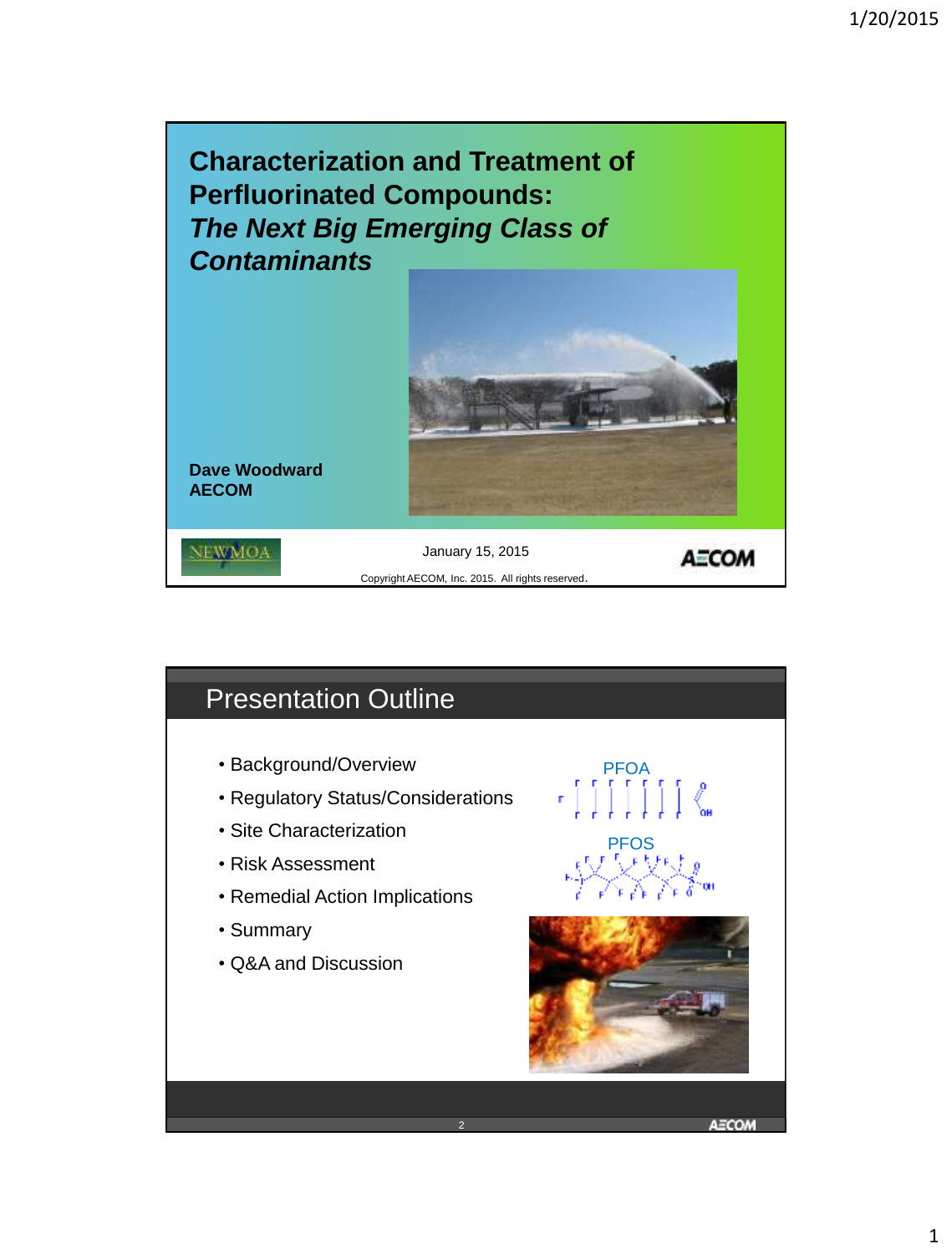

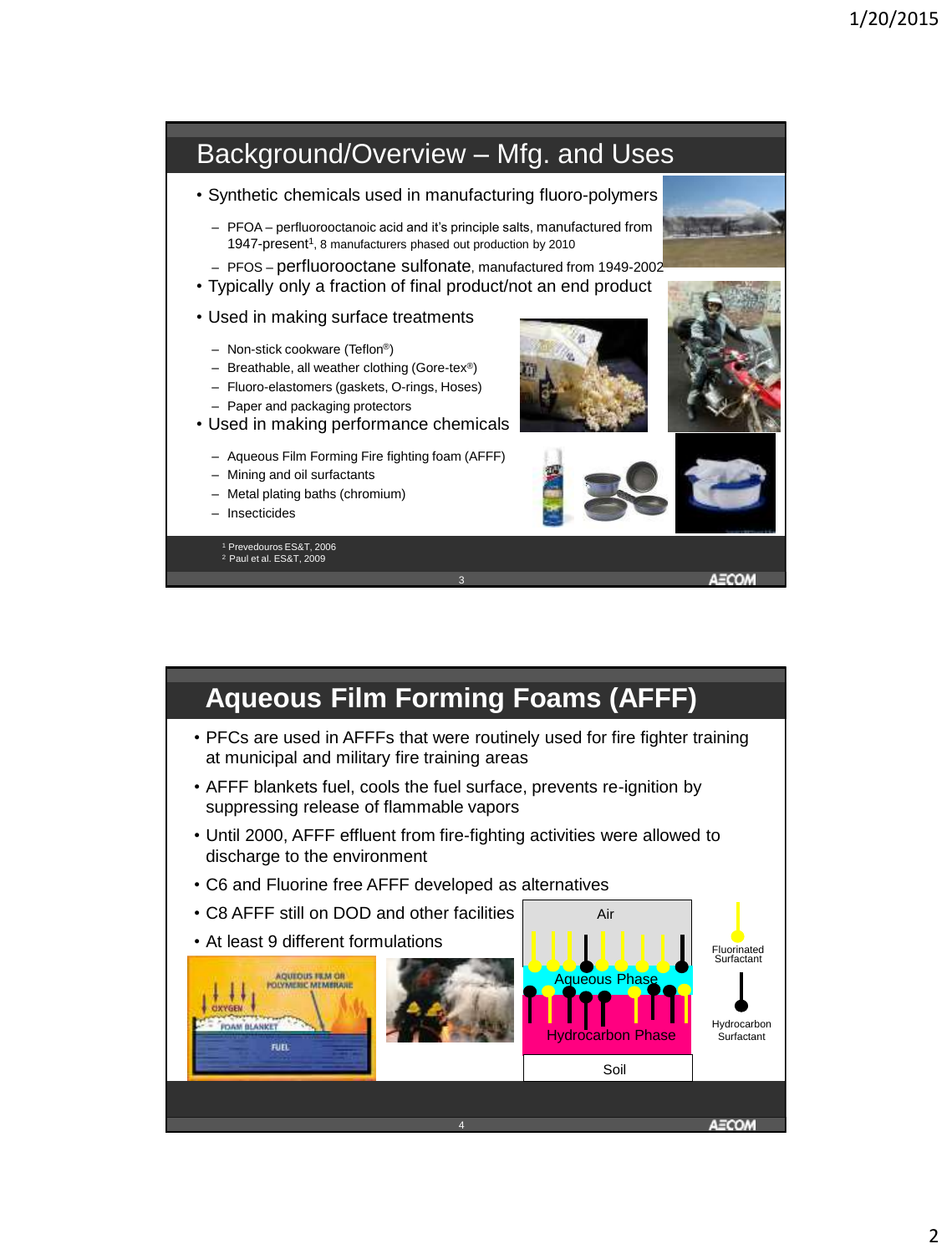## Background/Overview – AFFF & Fire/Crash Sites

### **Estimated Quantity of AFFF in U.S.<sup>1</sup>**

| <b>AFFF Use Sector</b>    | <b>Estimated</b><br><b>Ouantity AFFF</b><br>Concentrate<br>(Gallons) | <b>Possible</b><br><b>Margin of</b><br>$Error + %$ | <b>Likely Range of Actual</b><br><b>Quantity (Gallons)</b> |
|---------------------------|----------------------------------------------------------------------|----------------------------------------------------|------------------------------------------------------------|
| U.S. Military             | 2,838,500                                                            | ± 5%                                               | $2,696,575 - 2,980,425$                                    |
| Other Federal             | 18.500                                                               | $-0 + 25%$                                         | $19.500 - 24.375$                                          |
| <b>Aviation (ARFF)</b>    | 729,016                                                              | $-5 + 20%$                                         | $692.565 - 874.819$                                        |
| <b>Aviation</b> (Hangars) | 850,000                                                              | ± 25%                                              | $637,500 - 1,062,500$                                      |
| Merchant                  | 80,000                                                               | $+25%$                                             | $60,000 - 100,000$                                         |
| Ships/Offshore            |                                                                      |                                                    |                                                            |
| Fire Depts (non-          | 1.360,000                                                            | $+35%$                                             | $884,000 - 1,836,000$                                      |
| aviation)                 |                                                                      |                                                    |                                                            |
| Oil Refineries            | 1,900,000                                                            | ± 25%                                              | $1,425,000 - 2,375,000$                                    |
| Other Petro-Chem          | 2,000,000                                                            | ± 35%                                              | $1,300,000 - 2,700,000$                                    |
| Misc. Applications        | 150,000                                                              | ± 35%                                              | $97,500 - 202,500$                                         |
| <b>Total</b>              | 9.927.016                                                            |                                                    | $7.812.640 - 12.155.619$                                   |

#### **DoD Fire/Crash/ Training Sites<sup>2</sup>**

| <b>Service</b> | <b>Total</b><br><b>Sites</b> |
|----------------|------------------------------|
| Air Force      | 353                          |
| Army           | 94                           |
| Navy           | 132                          |
| DLA            | 3                            |
| <b>FUDS</b>    | 12                           |
| Total          | 594                          |

<sup>2</sup>DoD Knowledge Based Corporate Reporting System, 2008

<sup>1</sup>Robert Darwin, Hughes & Assoc., Aug 2004

**AECOM** 

| Background/Overview - Chemical Properties    |                                          |                                    |                                                              |                                       |                                       |
|----------------------------------------------|------------------------------------------|------------------------------------|--------------------------------------------------------------|---------------------------------------|---------------------------------------|
|                                              |                                          |                                    |                                                              |                                       |                                       |
| Chemical<br><b>Properties</b>                | <b>PCB</b><br>(Arochlor<br>1260)         | <b>PFOA</b>                        | <b>PFOS</b>                                                  | <b>TCE</b>                            | <b>Benzene</b>                        |
| <b>Molecular</b><br>Weight                   | 357.7                                    | 414.07                             | 538                                                          | 131.5                                 | 78.11                                 |
| <b>Solubility</b>                            | 0.0027 mg/L<br>$@24$ °C                  | $3400 - 9500$<br>mg/L @25°C        | 519 mg/L<br>@20°C                                            | 1100<br>mg/L $@$<br>$20^{\circ}$ C    | 1780<br>mg/L@20°<br>С                 |
| Vapor<br><b>Pressure</b><br>$(Q25^{\circ}C)$ | $4.05x10^{-5}$<br>mmHg                   | $0.5-10$ mmHg $/$                  | $2.48x10^{-6}$<br>mmHg                                       | 77.5<br>mmHg                          | 97mmHg                                |
| Henry's<br><b>Constant</b>                   | $4.6x10^{-3}$<br>atm-m <sup>3</sup> /mol | 0.0908 atm-<br>m <sup>3</sup> /mol | $3.05 \times 10^{-6}$<br>atm-<br>$\mathsf{m}^3\mathsf{/mol}$ | 0.0103<br>atm-<br>m <sup>3</sup> /mol | 0.0056<br>atm-<br>m <sup>3</sup> /mol |
|                                              |                                          |                                    |                                                              |                                       |                                       |
|                                              |                                          | 6                                  |                                                              |                                       | AECOM                                 |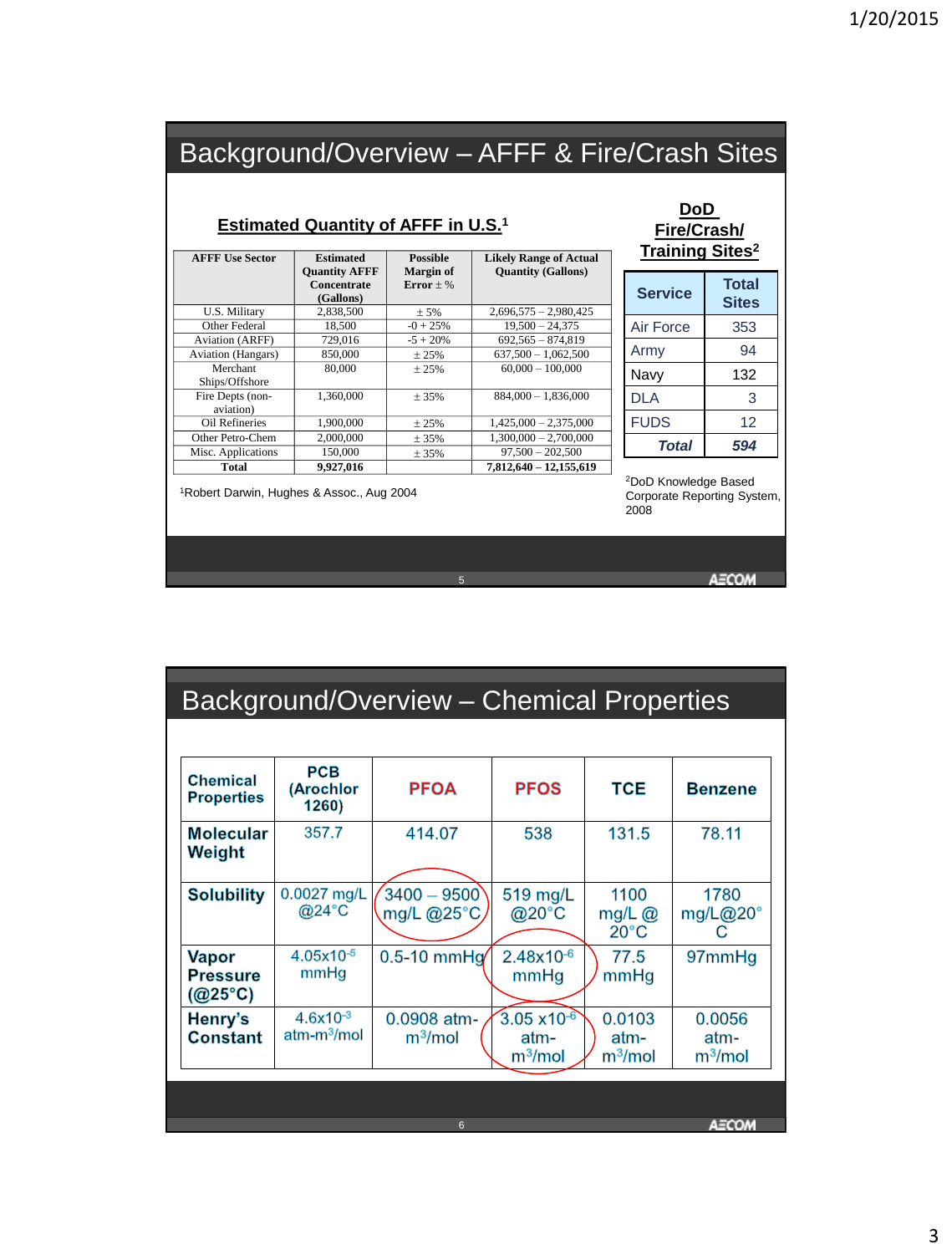

| Background/Overview - Other PFCs                      |                 |                                                              |  |
|-------------------------------------------------------|-----------------|--------------------------------------------------------------|--|
|                                                       |                 |                                                              |  |
| Analyte                                               | Acronym         | <b>Chemical Abstract Services</b><br>Registry Number (CASRN) |  |
| N-ethyl perfluorooctanesulfonamidoacetic acid         | <b>NEtFOSAA</b> |                                                              |  |
| N-methyl perfluorooctanesulfonamidoacetic acid        | <b>NMeFOSAA</b> |                                                              |  |
| Perfluorobutanesulfonic acid                          | <b>PFBS</b>     | 375-73-5                                                     |  |
| Perfluorodecanoic acid                                | PFDA            | 335-76-2                                                     |  |
| Perfluorododecanoic acid                              | PFDoA           | $307 - 55 - 1$                                               |  |
| Perfluoroheptanoic acid                               | PFHpA           | 375-85-9                                                     |  |
| Perfluorohexanesulfonic acid                          | <b>PFHxS</b>    | 355-46-4                                                     |  |
| Perfluorohexanoic acid                                | PFHxA           | 307-24-4                                                     |  |
| Perfluorononanoic acid                                | <b>PFNA</b>     | 375-95-1                                                     |  |
| Perfluorooctanesulfonic acid                          | <b>PFOS</b>     | 1763-23-1                                                    |  |
| Perfluorooctanoic acid                                | PFOA            | 335-67-1                                                     |  |
| Perfluorotetradecanoic acid                           | <b>PFTA</b>     | 376-06-7                                                     |  |
| Perfluorotridecanoic acid                             | PFTrDA          | 72629-94-8                                                   |  |
|                                                       | PFUnA           | 2058-94-8                                                    |  |
| <b>Bold</b> = on UCMR3 monitoring list plus PFOS/PFOA |                 |                                                              |  |
|                                                       |                 |                                                              |  |
|                                                       | 8               |                                                              |  |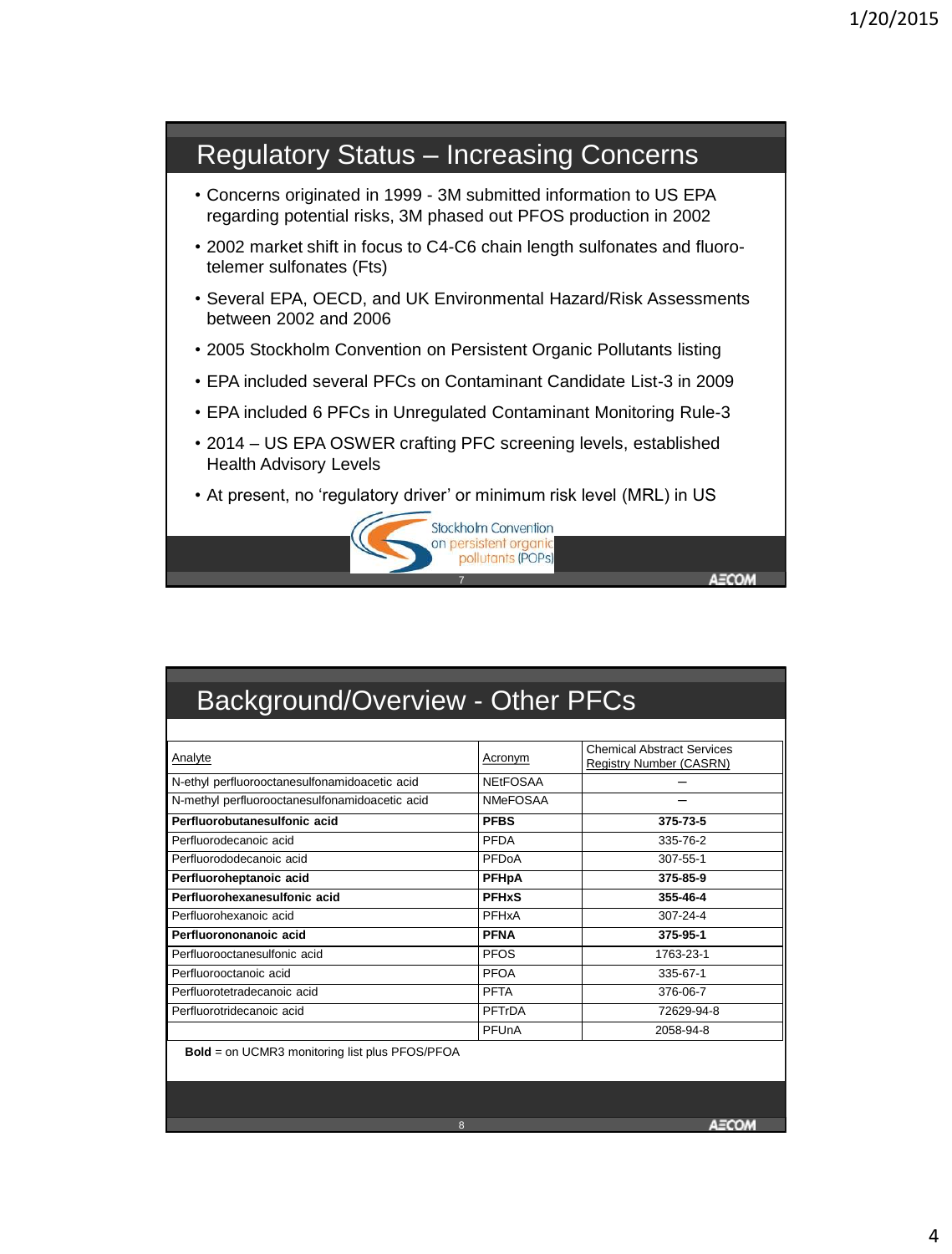

|                                                                                                                                                                               | Site Characterization - Laboratory Analysis                                                                                                           |
|-------------------------------------------------------------------------------------------------------------------------------------------------------------------------------|-------------------------------------------------------------------------------------------------------------------------------------------------------|
| • Liquid Chromatography – Mass<br>Spectrometry - EPA Method 537<br>$-$ IC/MS/MS<br>• International Standard ISO                                                               | • Limited Certified Laboratories<br>- USA Laboratories<br>• Test America - Denver, CO<br>• MPI Research Inc. - State College, PA<br>• Pace Analytical |
| 25101<br>- PFOS and PFOA in water                                                                                                                                             | • UL Laboratories - South Bend, IN<br>- German Laboratories<br>• Fresenius                                                                            |
| • Extraction / Holding Time<br>- Water 7 days / 40 days<br>$-$ Soils 14 days / 40 days                                                                                        | • Analytis<br>- Canada Laboratories<br>• Axys Analytical Services<br>• Maxxam                                                                         |
| • Method Detection Limits<br>- Water<br>• PFOS $-0.015$ to 0.001 ug/L<br>• PFOA - 0.010 to 0.004 ug/L<br>- Soil<br>• PFOS $-0.4$ to 0.01 ug/kg<br>• PFOA $-$ 1.0 to 0.5 ug/kg | - Intertek - United Kingdom<br>• Data comparability between<br>laboratories is difficult<br>• Costs<br>$-$ \$250 to \$500 per sample (US \$)          |
|                                                                                                                                                                               | 10                                                                                                                                                    |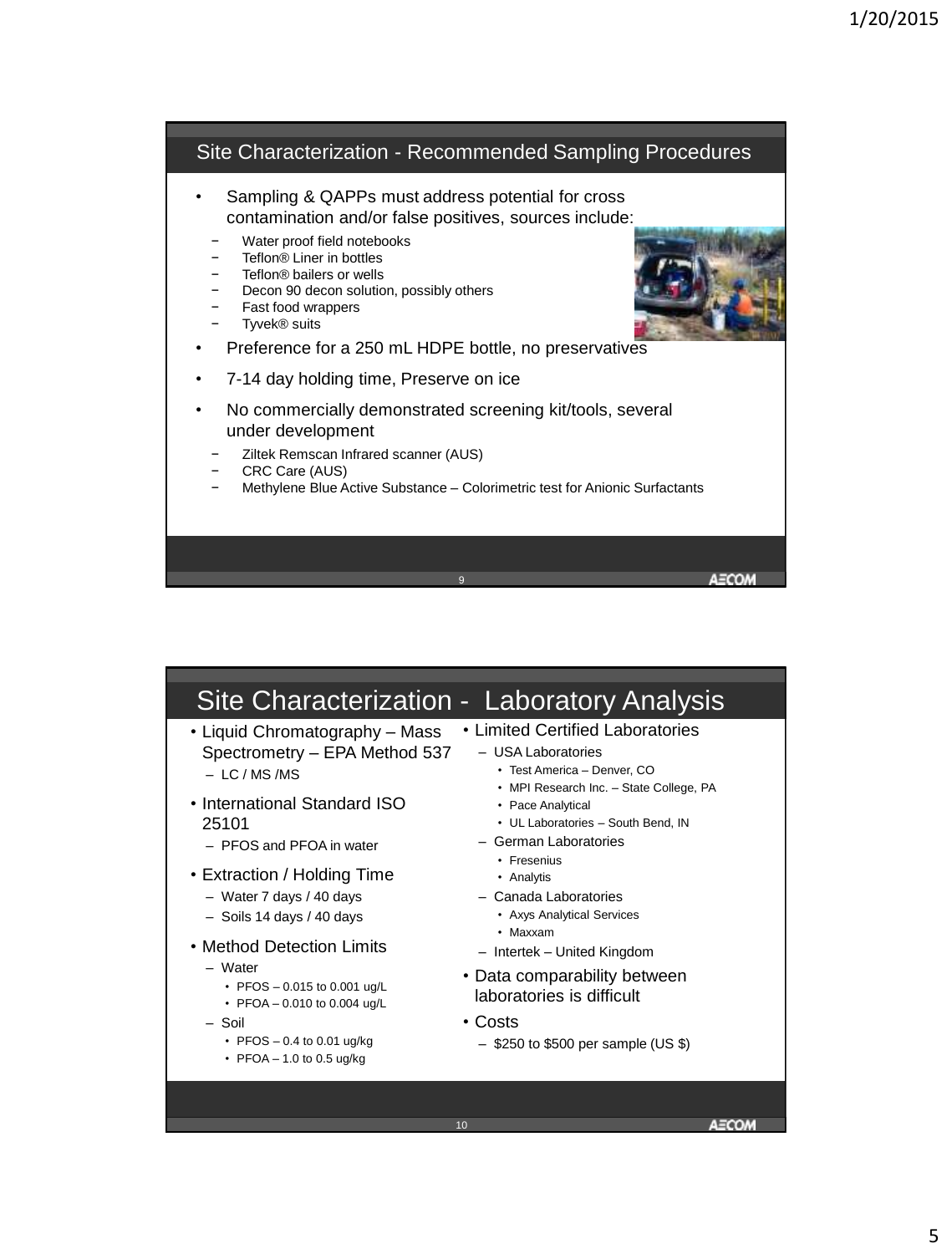

| Remedial Action Implications - Standards/SL's |                    |                  |  |  |  |
|-----------------------------------------------|--------------------|------------------|--|--|--|
| <b>Regulatory Agency</b>                      | <b>PFOS</b>        | <b>PFOA</b>      |  |  |  |
| <b>Soil</b>                                   |                    |                  |  |  |  |
| MPCA - Residential SRV                        | 2100 µg/kg         | 2100 µg/kg       |  |  |  |
| <b>MPCA- Recreational SRV</b>                 | 2500 µg/kg         | 2600 µg/kg       |  |  |  |
| MPCA - Industrial SRV                         | 14000 µg/kg        | 13000 µg/kg      |  |  |  |
| US EPA Region 4 - Residential                 | 6000 µg/kg         | 16000 µg/kg      |  |  |  |
|                                               | <b>Groundwater</b> |                  |  |  |  |
| US EPA - drinking water HAL                   | $0.2 \mu g/L$      | $0.4 \mu g/L$    |  |  |  |
| MDH - groundwater                             | $0.3 \mu g/L$      | $0.3 \mu g/L$    |  |  |  |
| New Jersey - drinking water                   |                    | $0.04$ µg/L      |  |  |  |
| North Carolina - groundwater                  |                    | $2 \mu g/L$      |  |  |  |
| Canada DW Guidance Value                      | $0.7 \mu g/L$      | $0.7 \mu g/L$    |  |  |  |
| UK DEFRA - drinking water                     | $0.3 \mu g/L$      | $10 \mu g/L$     |  |  |  |
| Germany - drinking water                      | $0.1 - 0.3$ µg/L   | $0.1 - 0.3$ µg/L |  |  |  |
| AECOM<br>12                                   |                    |                  |  |  |  |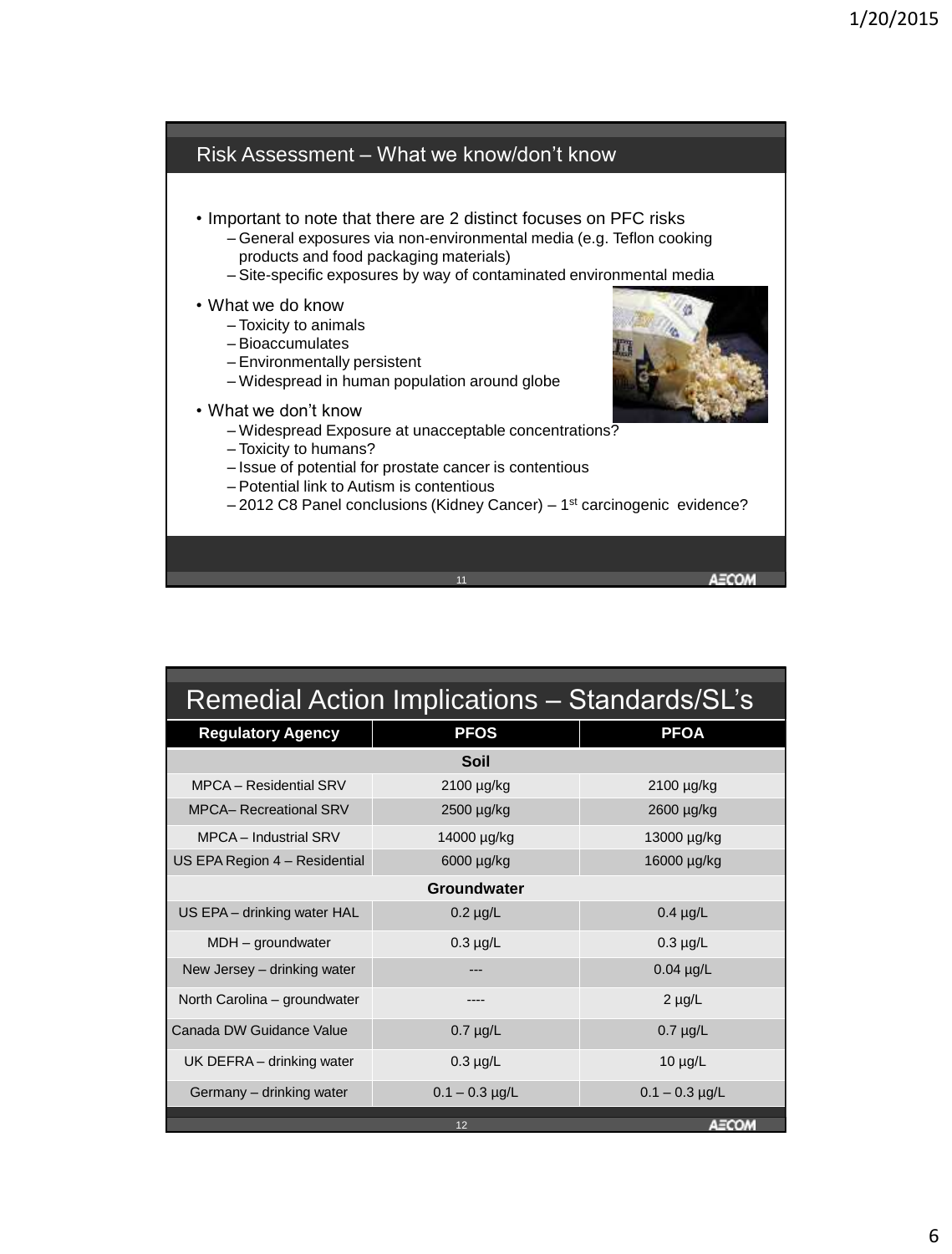

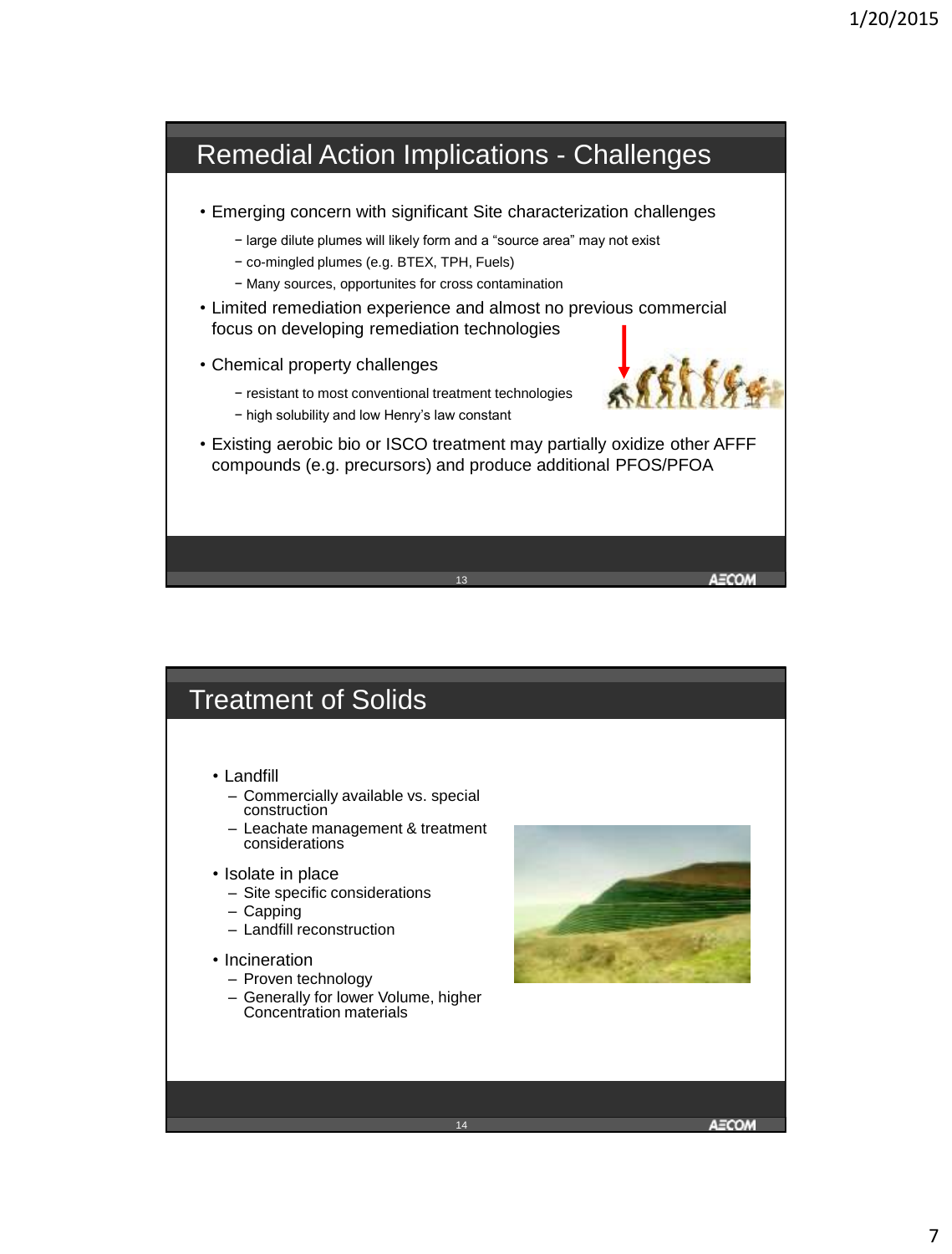|  | <b>Treatment of Water</b>                                                                                                                                                                           |                          |                           |  |  |
|--|-----------------------------------------------------------------------------------------------------------------------------------------------------------------------------------------------------|--------------------------|---------------------------|--|--|
|  |                                                                                                                                                                                                     |                          |                           |  |  |
|  | <b>Mechanism</b>                                                                                                                                                                                    | <b>Technology</b>        | <b>Scale</b>              |  |  |
|  |                                                                                                                                                                                                     | Filtration               | Lab                       |  |  |
|  | Separation                                                                                                                                                                                          | Adsorption               | Full                      |  |  |
|  |                                                                                                                                                                                                     | <b>Reduction</b>         | Lab                       |  |  |
|  |                                                                                                                                                                                                     | Oxidation                | Lab                       |  |  |
|  | Destruction                                                                                                                                                                                         | Pyrolysis                | Lab                       |  |  |
|  |                                                                                                                                                                                                     | Photochemical            | Lab                       |  |  |
|  |                                                                                                                                                                                                     | <b>Thermal Oxidation</b> | Full                      |  |  |
|  | Optimal treatment technology would be highly dependent on the initial PFC<br>concentration (i.e., high for manufacturing waste or low for environmental<br>distributed) and the matrix in question. |                          |                           |  |  |
|  |                                                                                                                                                                                                     |                          |                           |  |  |
|  |                                                                                                                                                                                                     | 15                       | $\mathbf{r} = \mathbf{r}$ |  |  |

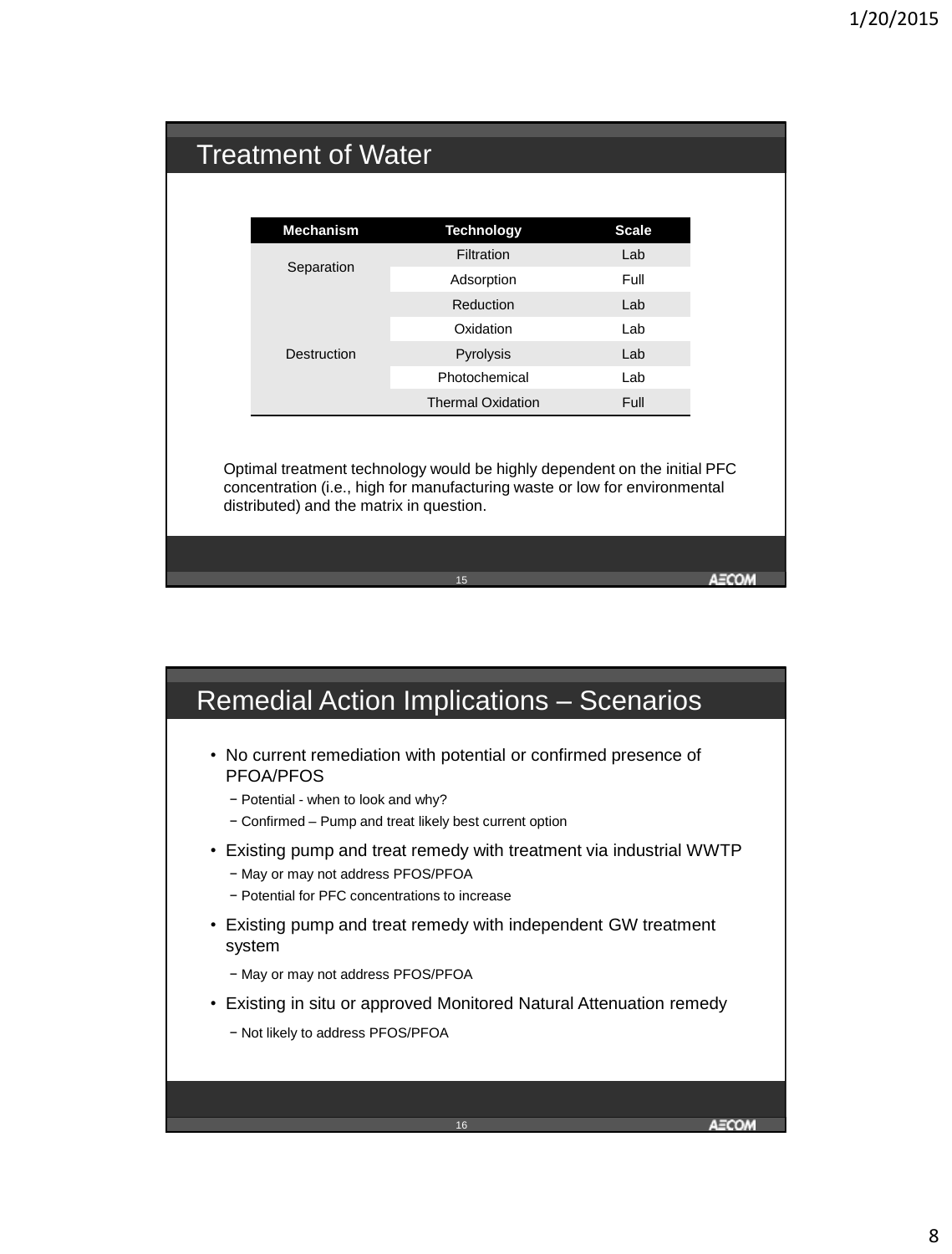

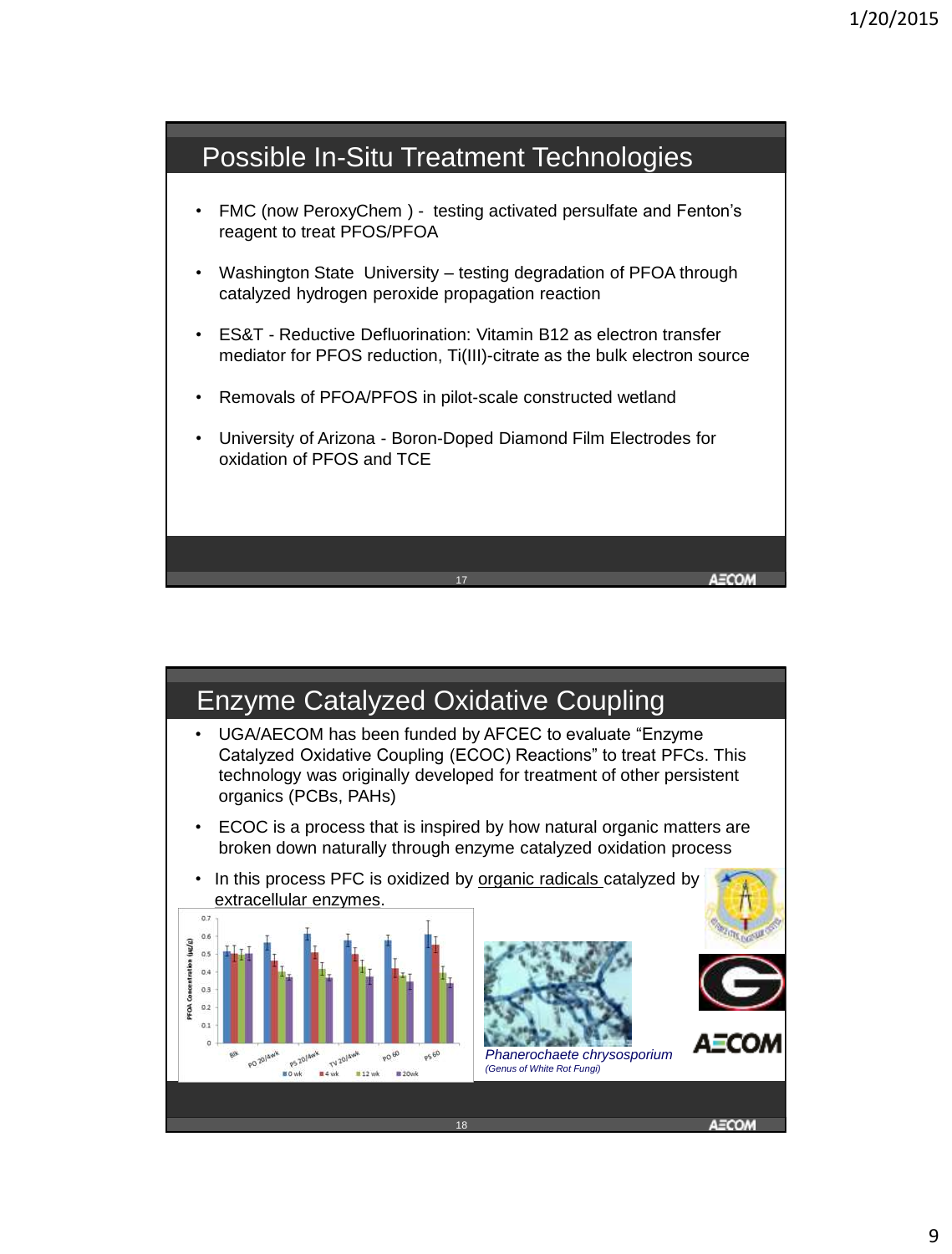